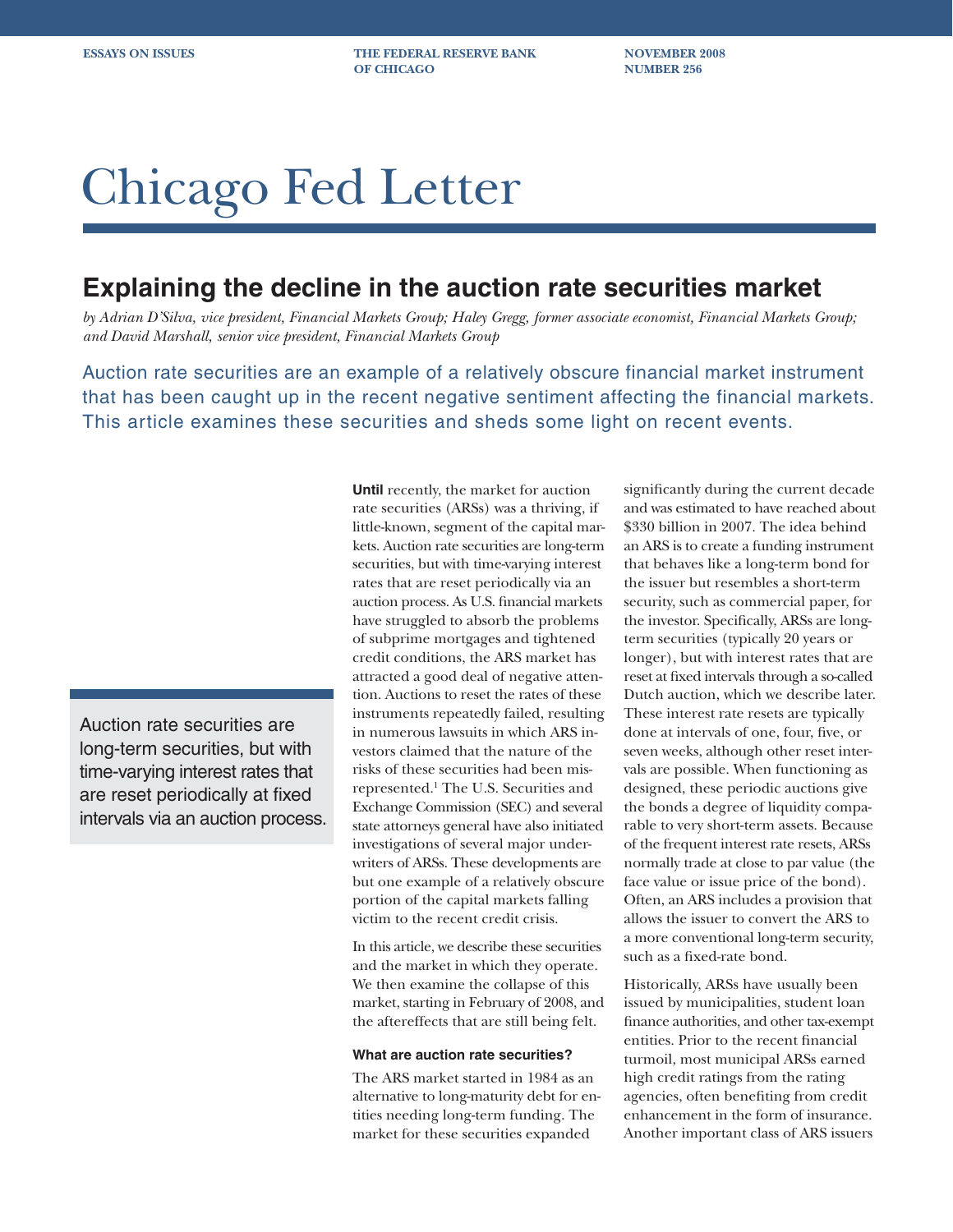#### **1. SIFMA ARS Index vs. Libor**



Association's Auction Rate Securities Index, and Libor means the London interbank offered rate. The horizontal axis is in calendar months. SOURCES: Securities Industry and Financial Markets Association and Haver Analytics.

is closed-end mutual funds. These mutual funds use auction rate debt as a way of enhancing returns via leveraging.

#### **The auction process**

The interest rate on ARSs is reset through an auction process. In this auction, securities are supplied to the auction by existing holders of the ARS issue who wish to sell. Potential purchasers (including existing holders who wish to reinvest) bid for securities by specifying both the quantity of securities they wish to buy and the minimum interest rate they will accept. The lowest rate that clears the market is called the "clearing rate." The entire supply of securities is allocated to those bidders who specified a minimum acceptable interest rate at or below this clearing rate. (If the total number of bids at or below the clearing rate exceeds the quantity of securities offered for sale, the bids at the clearing rate are allocated on a prorated basis.) These investors all receive the clearing rate, regardless of the specific rate they bid. No securities are allocated to bidders who specified a minimum rate above the clearing rate. If the auction process works correctly, it gives ARSs a high degree of liquidity for investors, since the investors can choose to redeem their ARS holdings at par at the next scheduled auction.

While ARSs are clearly long-term bonds, these periodic auctions allowed holders to treat them as shortterm securities. As described in a newsletter from August 2004 published by the State of California, "[Auction rate securities] are priced and traded as short term instruments because of the liquidity provided through the interest rate reset mechanism."2 Indeed, the investors (typically high-net-worth individuals and corporate treasurers) viewed these instruments mainly as a vehicle to park short-term cash.

One of the keys to the growth of this market was the belief on the part of investors that these instruments were the equivalent of a money market fund. In the earlier years of this market, most buyers classified ARSs for accounting purposes as cash equivalents. Starting in 2005, the Big Four accounting firms<sup>3</sup> required their clients to reclassify ARSs as shortterm, and, in a few cases, long-term holdings per FAS (Financial Accounting Standard) 95.<sup>4</sup> However, many financial service firms continued to show ARSs on client statements as cash equivalents, in violation of FAS 95.

#### **Failed auctions**

An auction fails when there are insufficient bidders to cover the number of securities offered for sale. In this case, the securities are priced at a penalty rate as specified in the prospectus. The penalty rate typically equals the state usury maximum or a certain spread over a reference rate (generally the London interbank offered rate, or Libor). Failed auctions result in the investors' not being able to redeem their money and the issuer paying a higher rate.

Before the recent turmoil, auctions for ARSs rarely failed. In part, this was because the banks that specialized in running auctions would step in with their capital to prevent failures when bidding faltered. Starting in fall 2007, there were

anecdotal reports that these banks—as they suffered significant credit losses and mortgage write-downs stemming from the subprime mortgage collapse—were less willing to commit their money to supporting auctions in danger of failing.

By February 2008, fears of auction failure became self-fulfilling as potential investors withdrew from the ARS market. The resulting widespread auction failures significantly increased borrowing costs for many municipalities and corporate entities. For example, following a failed auction on February 12, 2008, the interest rate on the New York Port Authority's ARS issues jumped up to 20% from 4.3%.<sup>5</sup> Although that rate subsequently came back down to 8%, it remained significantly higher than it was before the market turmoil. Similarly, rates on auction rate debt of University of Pittsburgh Medical Center topped 17% the week ending February 15, 2008, following a failed auction. During this period the ARS market displayed chaotic behavior, with significantly different rates produced for virtually identical ARSs. For example, the East Bay Municipal Utility District in California issued two ARSs with virtually identical terms, except for the original underwriter—one was underwritten by Merrill Lynch, the other by Citigroup. On February 19, 2008, the reset auction for the Merrill Lynch issue produced a clearing rate of 7.98%, while that for the Citigroup issue produced a clearing rate of 5%. (The previous week's auctions for the same securities had produced interest rates of 4.25% for the Merrill issue versus  $7\%$  for the Citigroup issue.)<sup>6</sup>

These examples of higher ARS rates due to failed auctions illustrate a more general pattern: The average spread between the one-month ARS rate and the one-month Libor has increased markedly during the recent market turmoil, as can be seen in figure 1, Prior to the onset of the crisis, the average ARS rate was about 175 basis points below the Libor. Once the turmoil started, this pattern reversed. The rates converged on January 9, 2008, and subsequently the average ARS rate exceeded the Libor—a historical anomaly. In the course of the turmoil, the Libor fell by about 300 basis points as the U.S. Federal Reserve eased monetary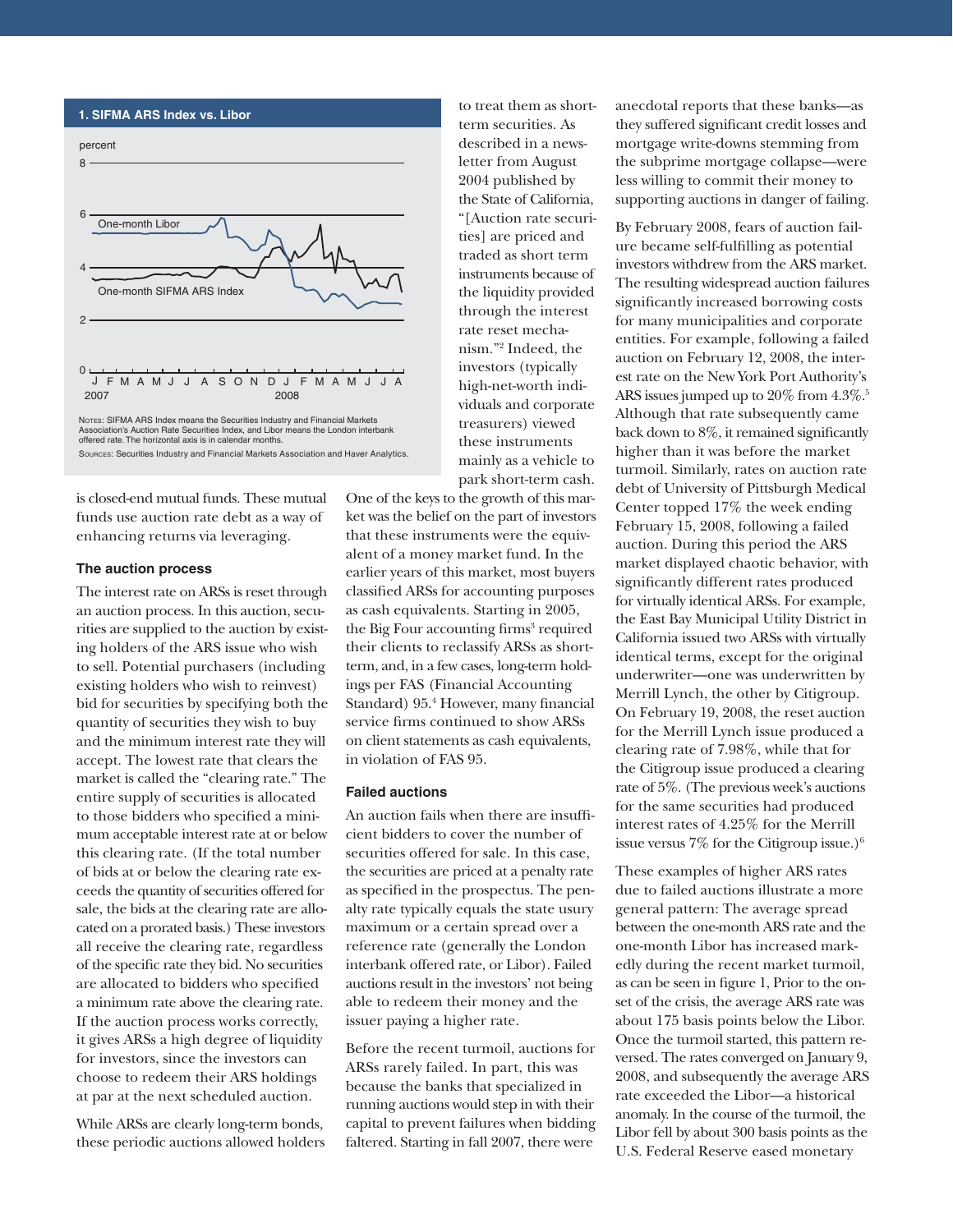policy, while the average ARS rate rose by about 200 basis points. The ARS rate peaked in mid-March around the time of the near collapse of investment bank Bear Stearns. While this rate fell somewhat thereafter, as of mid-August, the ARS rate was still about 80 basis points above the Libor, a very large spread by historical standards.

The rash of failed auctions in the ARS markets starting in February 2008 has

disclosure, and 2) illegal allocation of securities. In particular, it was charged that certain respondents "exercised discretion in allocating securities to investors who bid at the clearing rate instead of allocating the securities pro rata as stated in the disclosure documents."9 Following these actions, SIFMA (the Securities Industry and Financial Markets Association) issued a "best practices" document.10 The best practices dealt with

### By February 2008, fears of auction failure became self-fulfilling as potential investors withdrew from the auction rate securities market.

prompted issuers to consider a variety of potential solutions, including: finding buyers for ARSs in the secondary market;<sup>7</sup> converting ARSs to variable-rate demand notes; and replacing ARSs with shortterm debt funding. These efforts have met with limited success. In addition, some closed-end mutual funds with ARS liabilities sold other fund assets to raise money for auction rate redemptions. As the number of failed auctions rose, the value of these securities fell, with many dealers marking down the value of these securities on client statements by amounts ranging from 10% to 50% over the past few months.

The failure of the ARS market has affected many different sectors of the economy. In particular, it has put additional pressure on the already stressed municipal bond market. In addition, ARSs were a preferred funding vehicle for many state student loan organizations. The collapse of this market has limited the amount of loans available for the coming school year.

#### **Legal developments**

Even before the recent financial turmoil, practices in the ARS market were subject to scrutiny from the SEC, which regulates securities markets. In May 2006, the SEC levied fines of \$13 million against 15 broker-dealers<sup>8</sup> for auction practices that were not adequately disclosed to investors, which constituted violations of securities laws. Among the violations listed were: 1) interventions in auctions to prevent failed auctions without adequate

the mechanics of the auction process, but also stressed the need to educate both issuers and investors about the material features of auction rate securities.

Not surprisingly, the failure of the ARS market in February 2008 has increased the pace of legal action, mainly lawsuits by investors against ARS brokers and funds. The main thrust of these lawsuits is that "broker–dealers and issuers materially misrepresented the liquidity and risks of the auction rate securities to individual investors and corporations by labeling these securities as 'cash equivalents,' in press releases, monthly account statements, individual communications with investors, and other investment guidance material."11

In addition many state securities regulators and state attorneys general have filed civil fraud charges against ARS dealers. These investigations involve allegations that dealers were misrepresenting ARSs as cash-equivalent securities and failed to disclose the risks associated with potential auction failure. For example, the attorney general of New York charged investment bank UBS with "falsely selling and marketing auction rate securities as safe, highly liquid, and cash-equivalent securities."12 As a result of these investigations, some firms have been subjected to fines and have agreed to buy back the securities from investors at par value. Specifically, starting in early August 2008, UBS, Citigroup, JPMorgan Chase, Morgan Stanley, Wachovia, and Merrill Lynch, among others, have announced

agreements to pay fines and buy back a total of \$56 billion of these securities. In addition, the State of Massachusetts announced settlements in mid-August with UBS and Merrill Lynch. A number of other investigations by various state and national entities, including the Financial Industry Regulatory Authority and the attorneys general of Mississippi and Alabama, are ongoing.

#### **Conclusion**

Auction rate securities represented an ingenious attempt to square a particular financial circle: to create a funding instrument that appears long term from the borrower's perspective but short term from the lender's perspective. We now see what should have been obvious before: Such an arrangement is impossible. If a funding instrument is long term for one party, it also must be long term for the counterparty; any appearance to the contrary must be an illusion. The collapse of the ARS market is but one example of how the recent liquidity crisis in our financial markets has adversely affected all arrangements that funded long-term investments with short-duration liabilities. Because such arrangements are inherently unstable, their failure can cause great discomfort for borrowers or lenders or both.

Charles L. Evans, *President*; Daniel G. Sullivan, *Senior Vice President and Director of Research*; Douglas Evanoff, *Vice President, financial studies*; Jonas Fisher, *Economic Advisor and Team Leader*, *macroeconomic policy research*; Richard Porter, *Vice President*, *payment studies*; Daniel Aaronson*, Vice President*, *microeconomic policy research*; William Testa, *Vice President*, *regional programs*, *and Economics Editor*; Helen O'D. Koshy, Kathryn Moran, and Han Y. Choi, *Editors*; Rita Molloy and Julia Baker, *Production Editors.*

*Chicago Fed Letter* is published monthly by the Research Department of the Federal Reserve Bank of Chicago. The views expressed are the authors' and are not necessarily those of the Federal Reserve Bank of Chicago or the Federal Reserve System.

© 2008 Federal Reserve Bank of Chicago *Chicago Fed Letter* articles may be reproduced in whole or in part, provided the articles are not reproduced or distributed for commercial gain and provided the source is appropriately credited. Prior written permission must be obtained for any other reproduction, distribution, republication, or creation of derivative works of *Chicago Fed Letter* articles. To request permission, please contact Helen Koshy, senior editor, at 312-322-5830 or email Helen.Koshy@chi.frb.org. *Chicago Fed Letter* and other Bank publications are available on the Bank's website at www.chicagofed.org.

ISSN 0895-0164